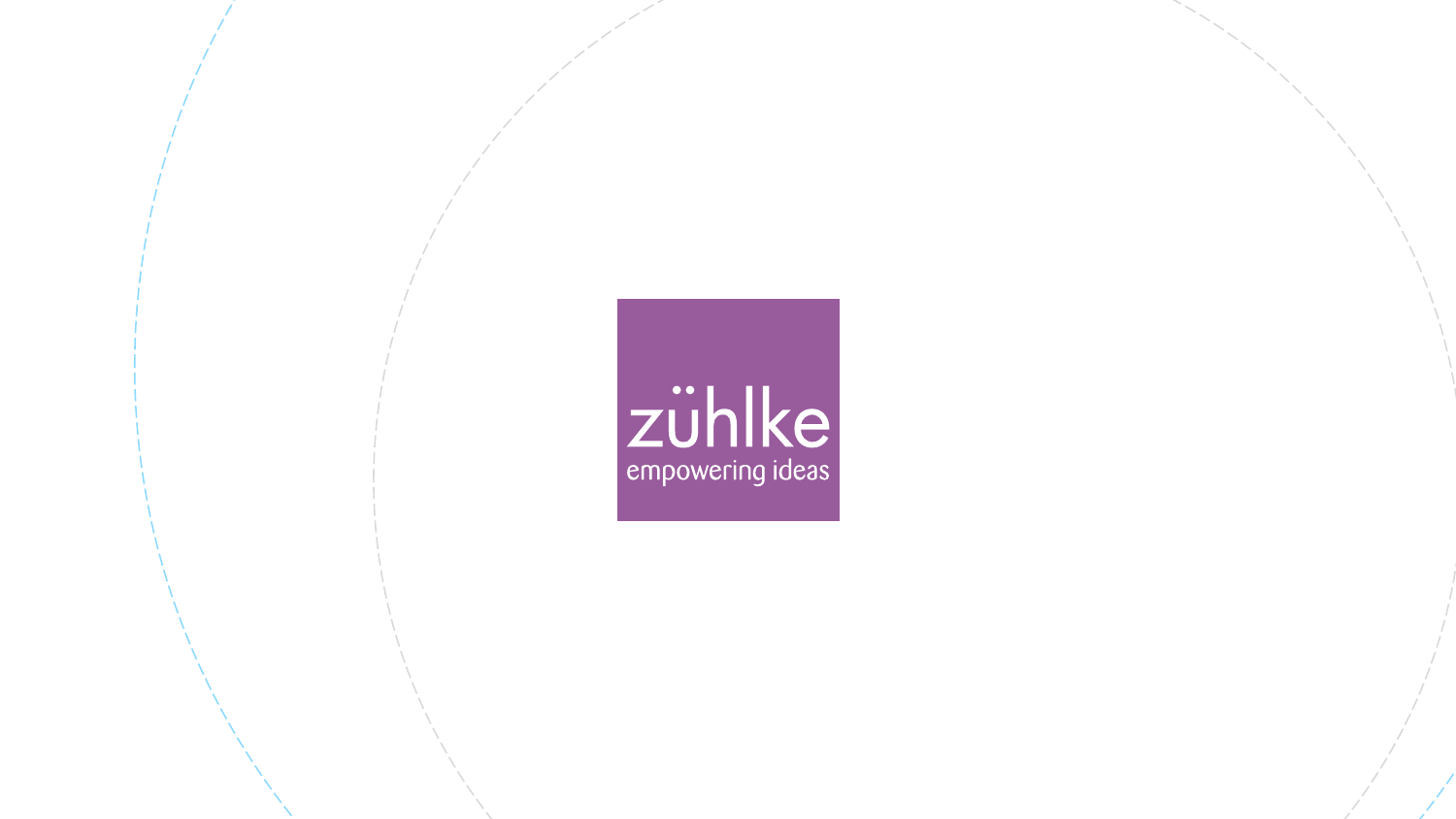



# Implementation of Machine Learning in Medical Devices

Swiss MedTech day 2022

Dr. Gabriel Krummenacher & Dr. Lisa Falco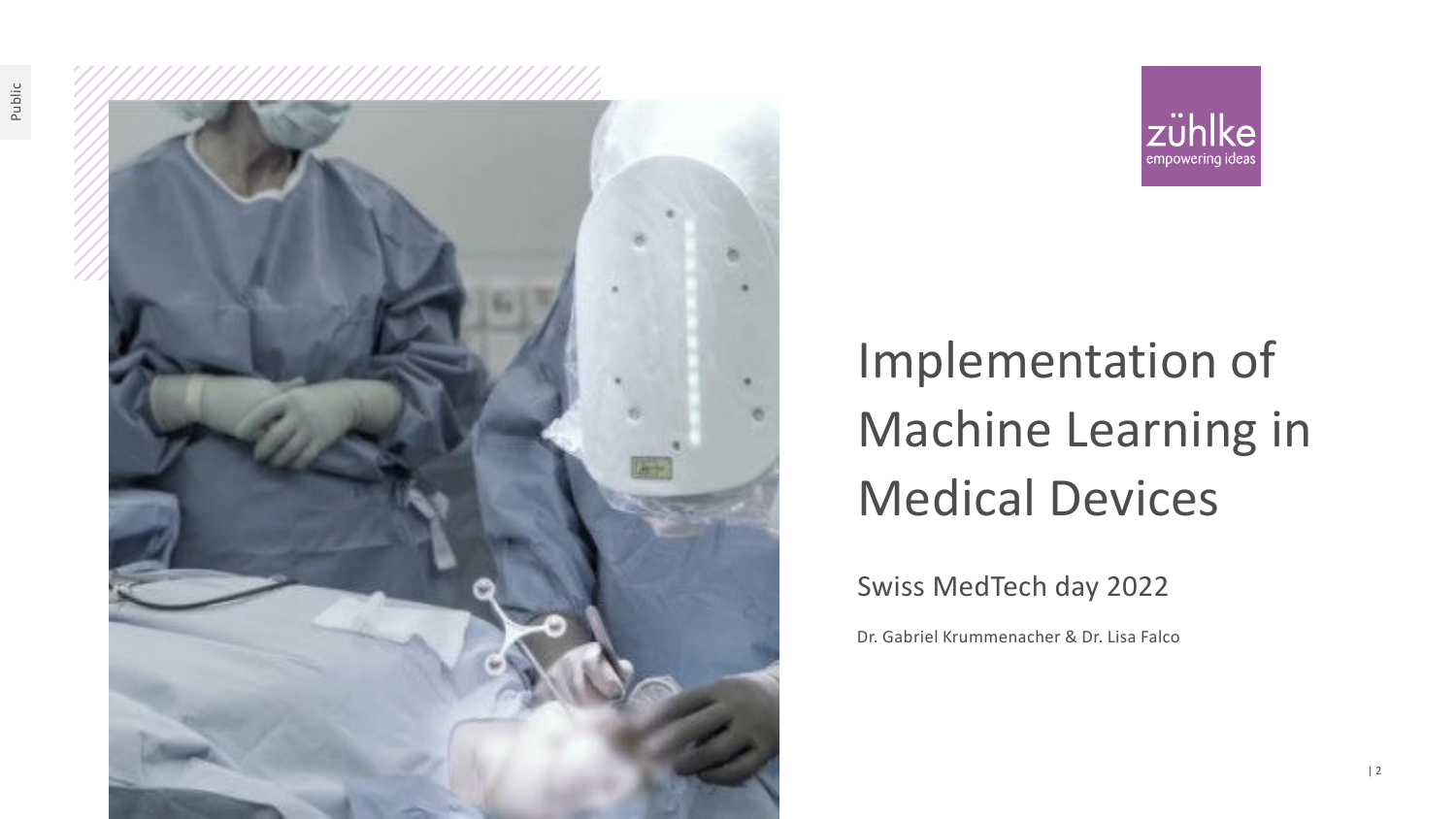# The Promise of AI for Health: Reimagining Medicine



© Zühlke 2022 Lisa Falco & Gabriel Krummenacher Implementation of Machine Learning in Medical Devices 14-06-2022

Public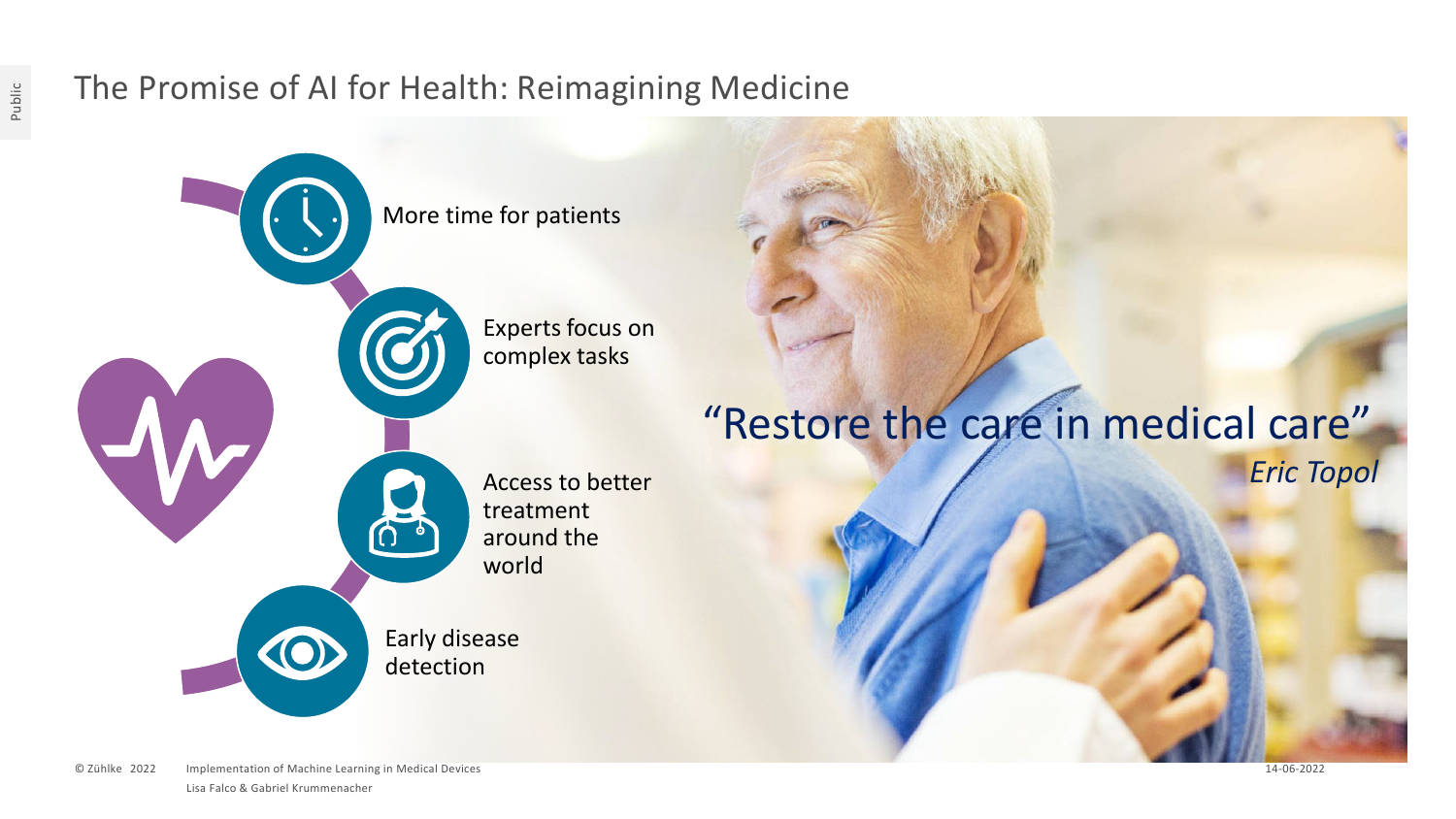

# AI For Health



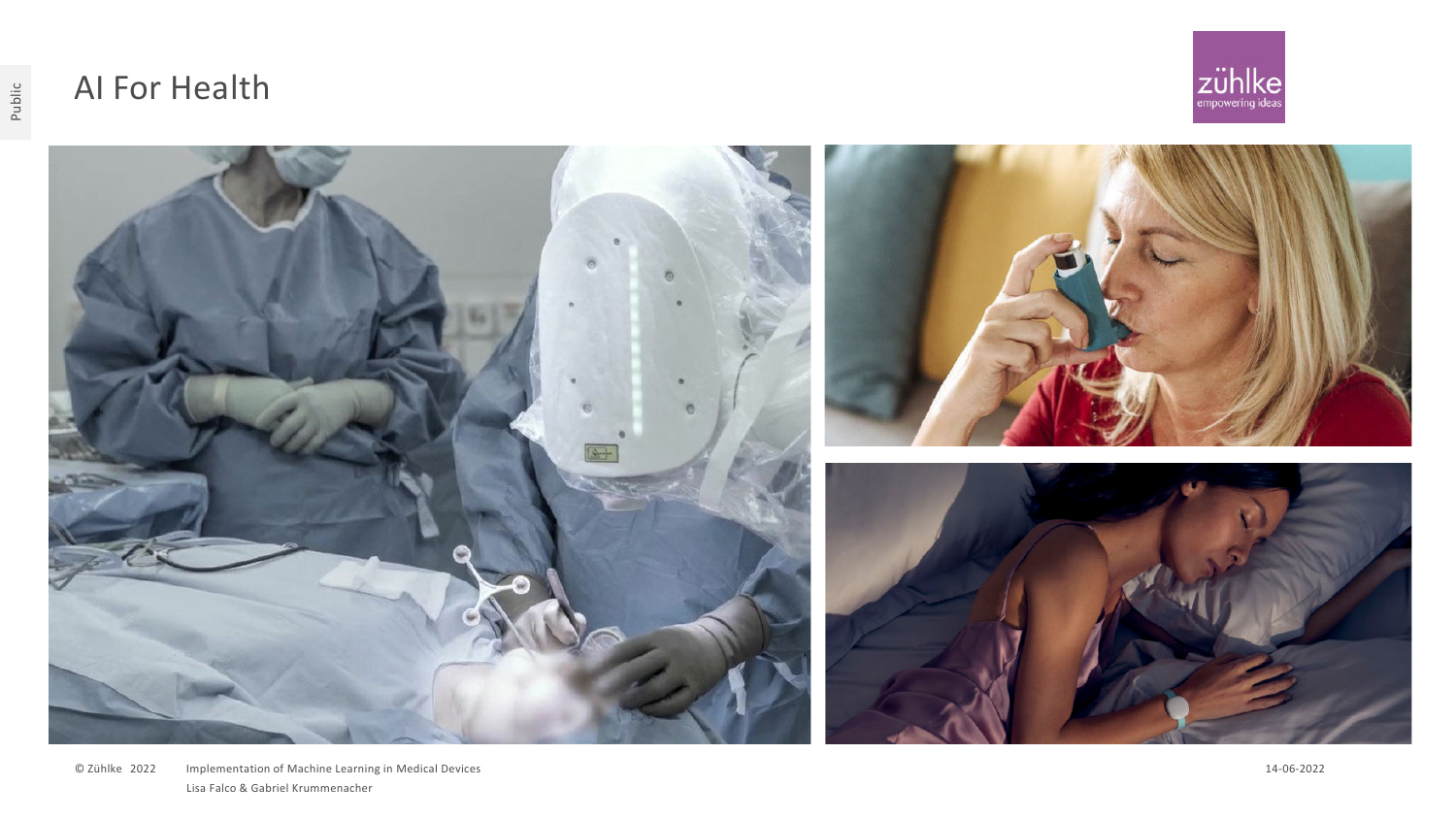# The Challenges of AI for Health and How We Tackle Them



© Zühlke 2022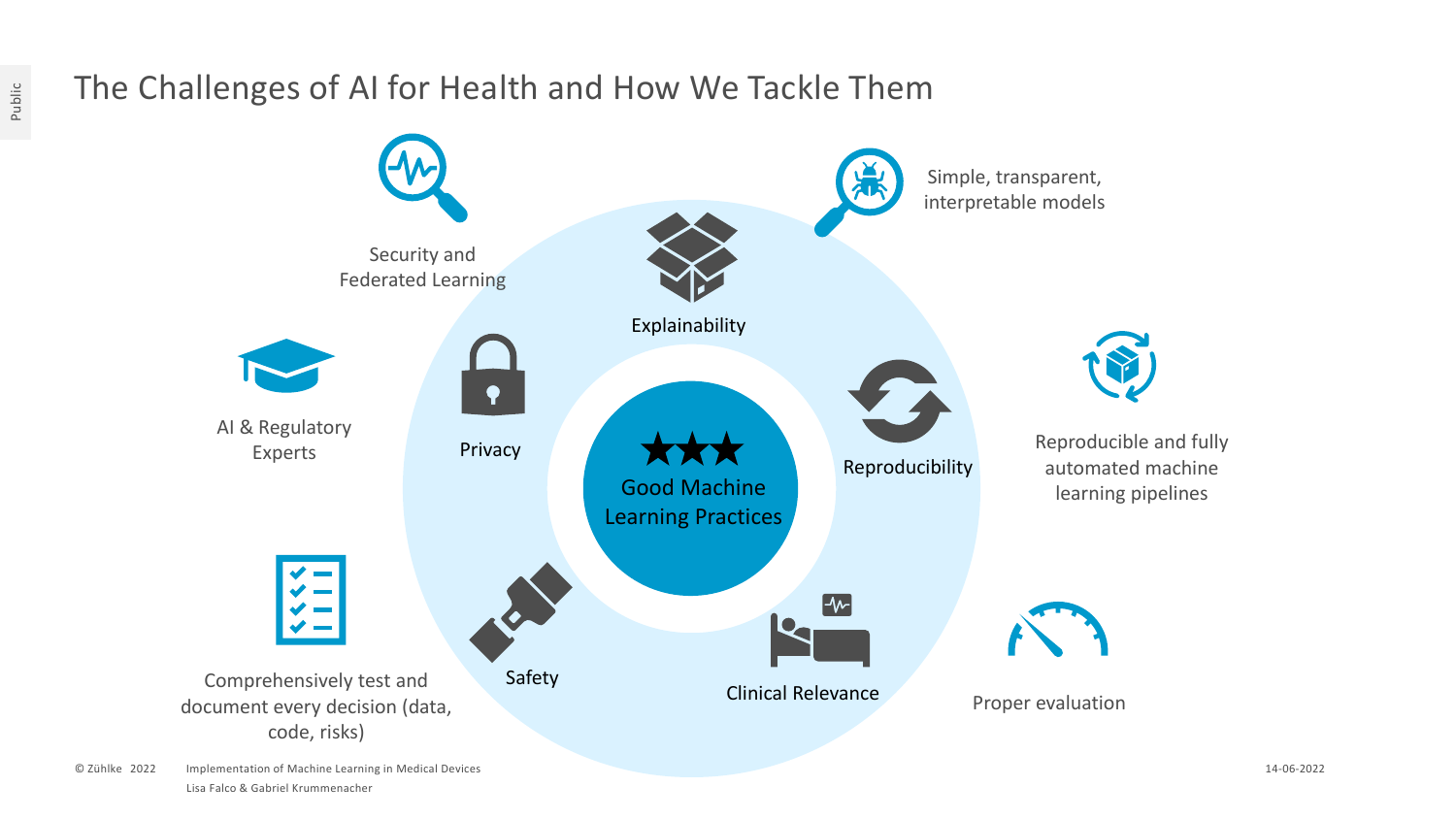## Zühlke Medical AI Process

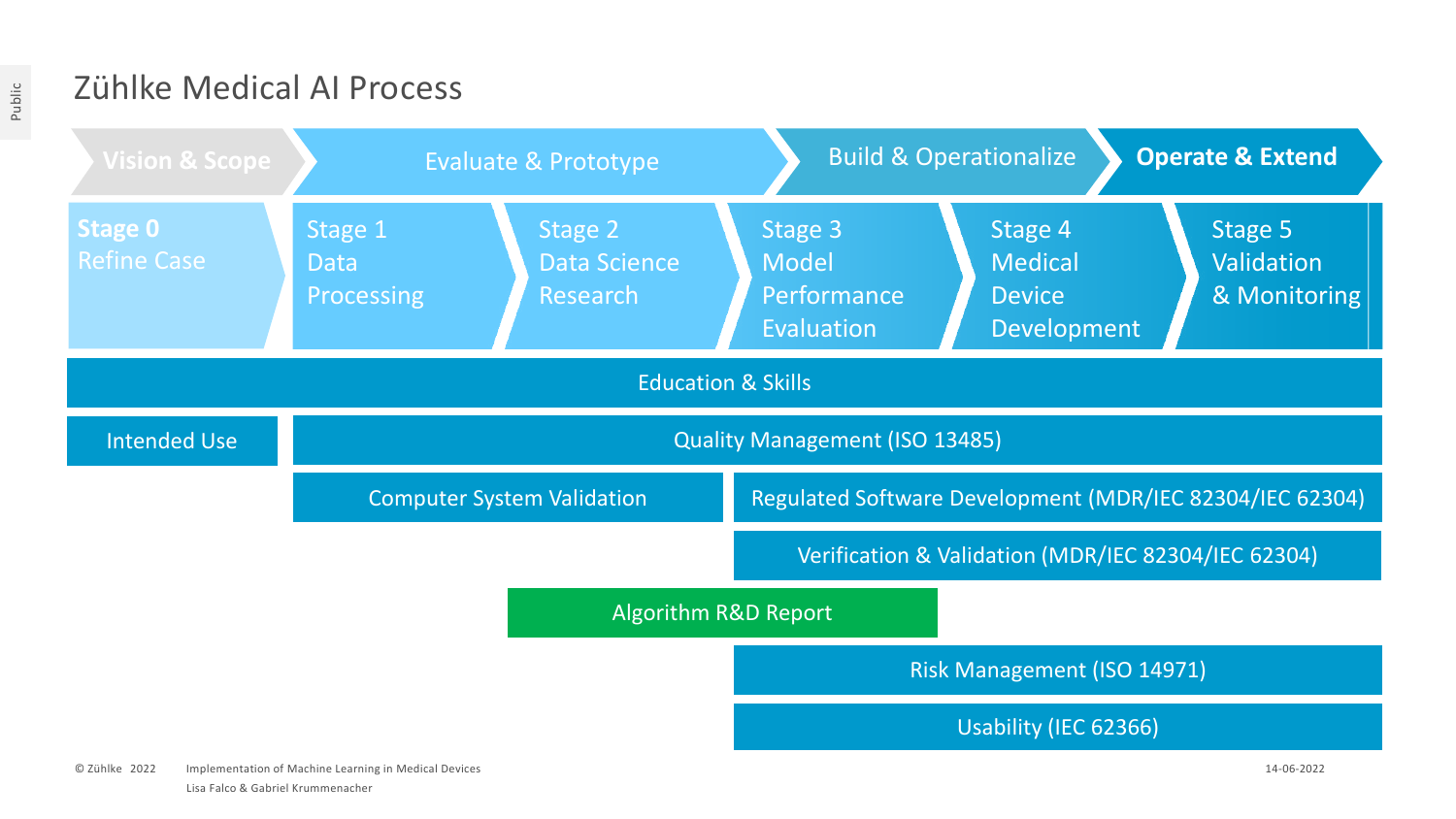Evaluate & Prototype

Public

### The Data Science Part

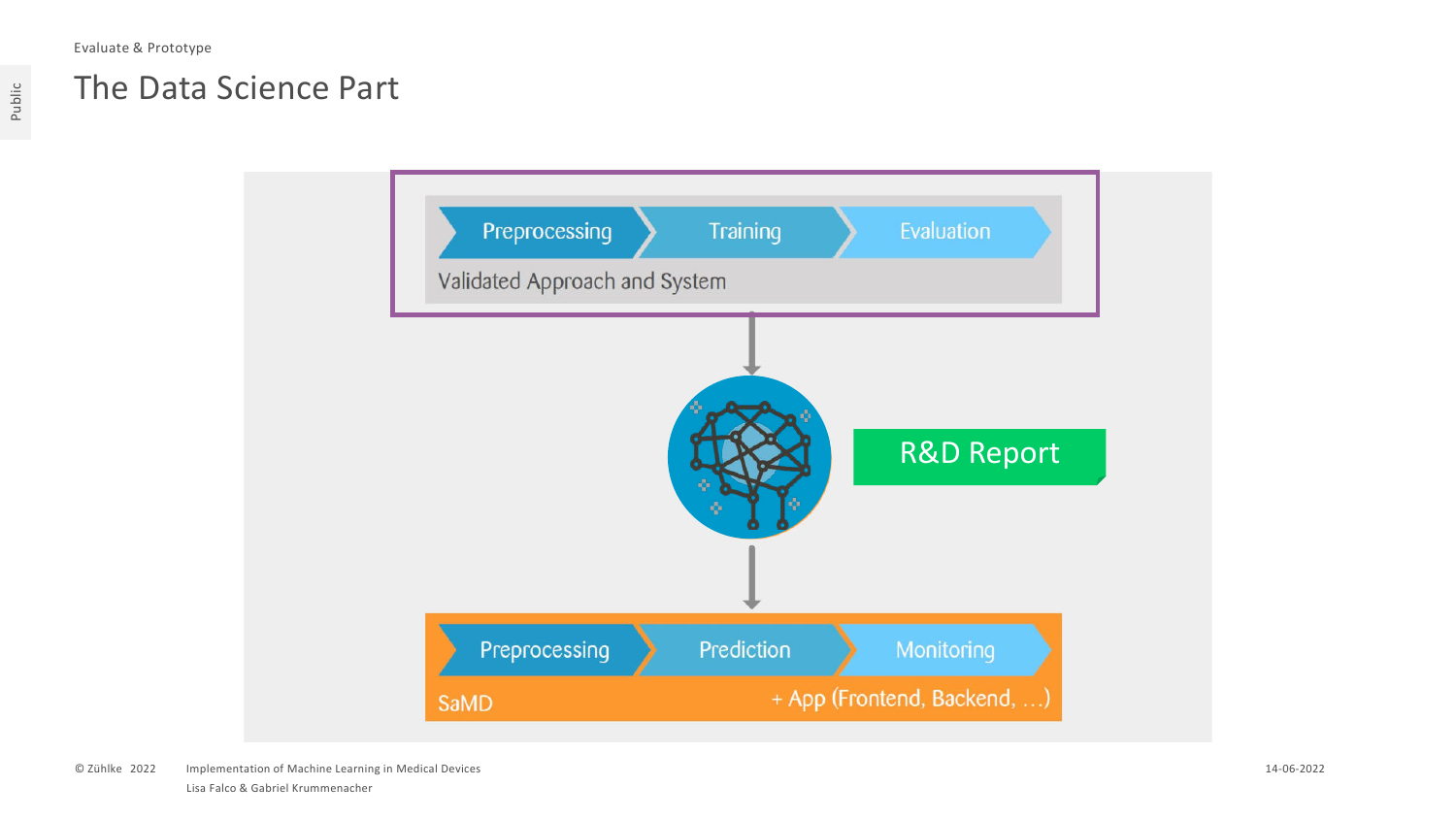Stage 1

#### Data Processing

You need to understand & document everything about your data





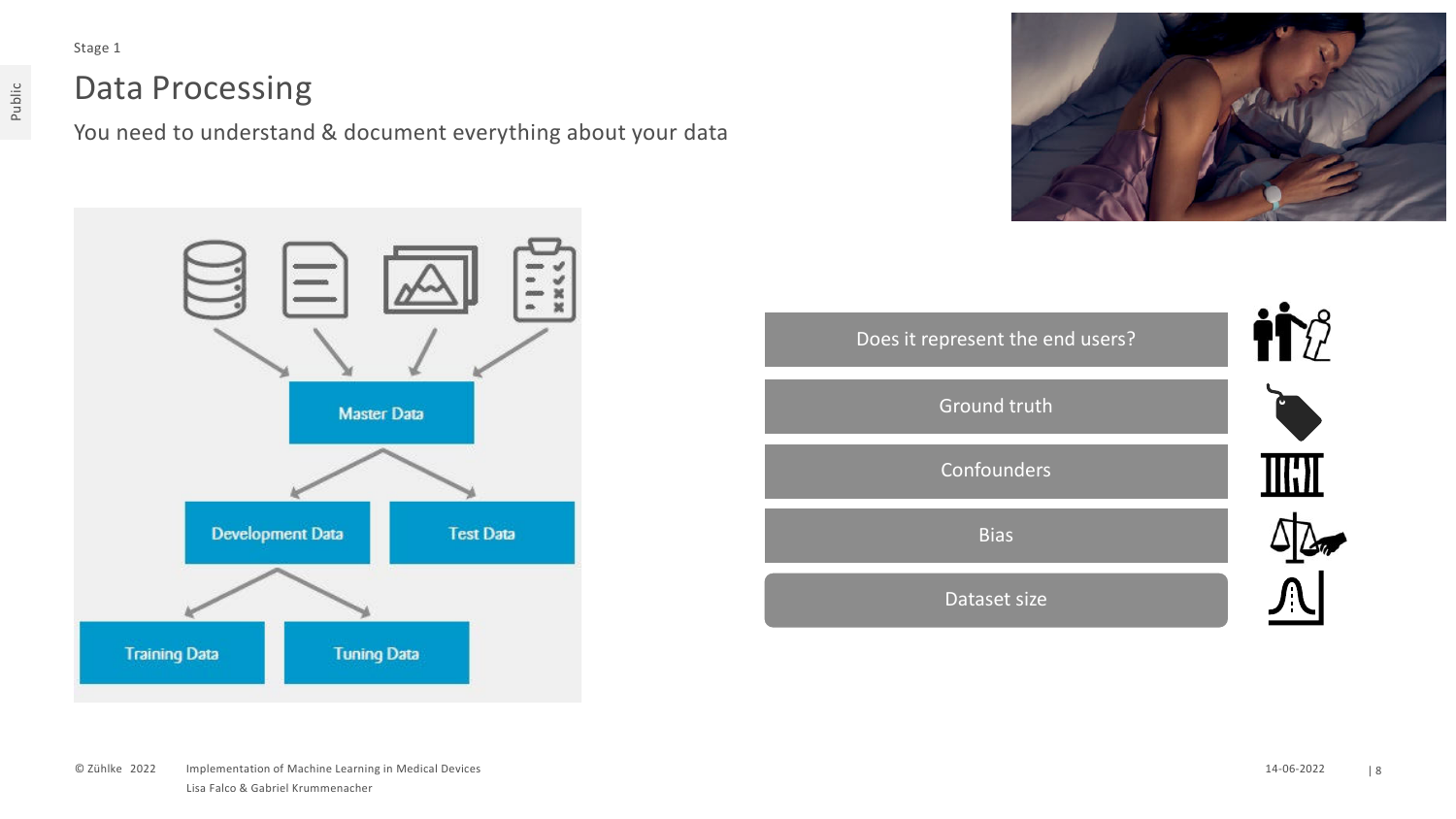Stage 2

Public

## Data Science Research



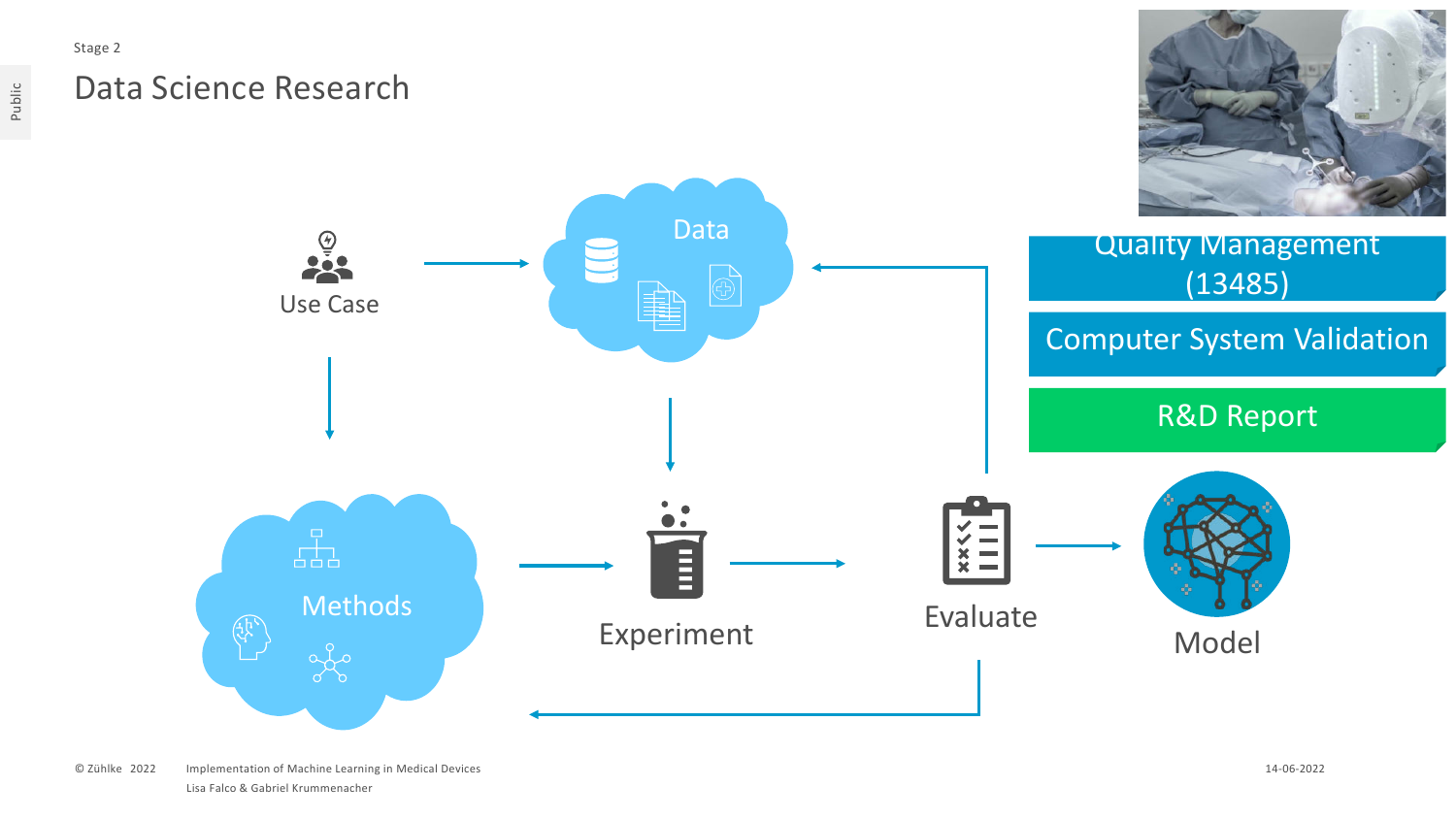

Public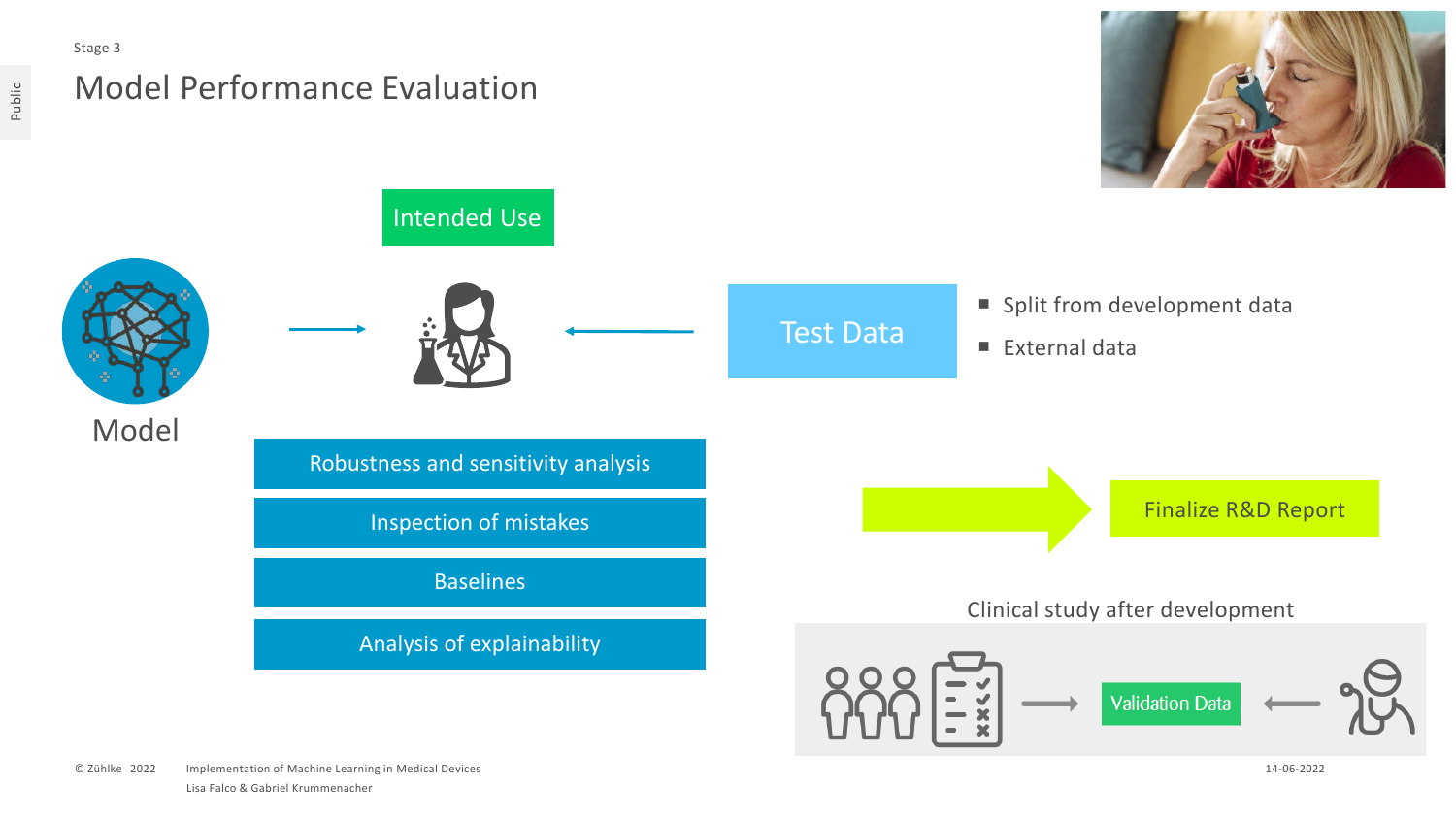# Best Practices from Zühlke Medical AI Process

#### **Data processing**

- Validated code for data processing and splitting
- Controlled access to master data
- Analysis of correlation, confounders, and groups
- Necessary size of test data estimated (power analysis)
- Data representative of intended use population
- Documented process for obtaining reference standard

#### **Data science research**

- Documentation of all experiments and results
- Version Control System for code, models and data
- Re-sampling and cross-validation for evaluation
- Clinically motivated metric for evaluation
- Computer System Validation
- Algorithm Research & Development Report
- Favor simpler, more robust models with better explainability, fewer and simple features

#### **Model performance evaluation**

- Point of no return: Validation data can not be used repeatedly
- Validated code for evaluation and metric computation
- Algorithm Research & Development Report
- Evaluate metric, data and performance requirements against intended use
- Comparison to simple baseline, human performance and state-of-theart
- Analysis of explainability
- Performance on out-of-distribution data

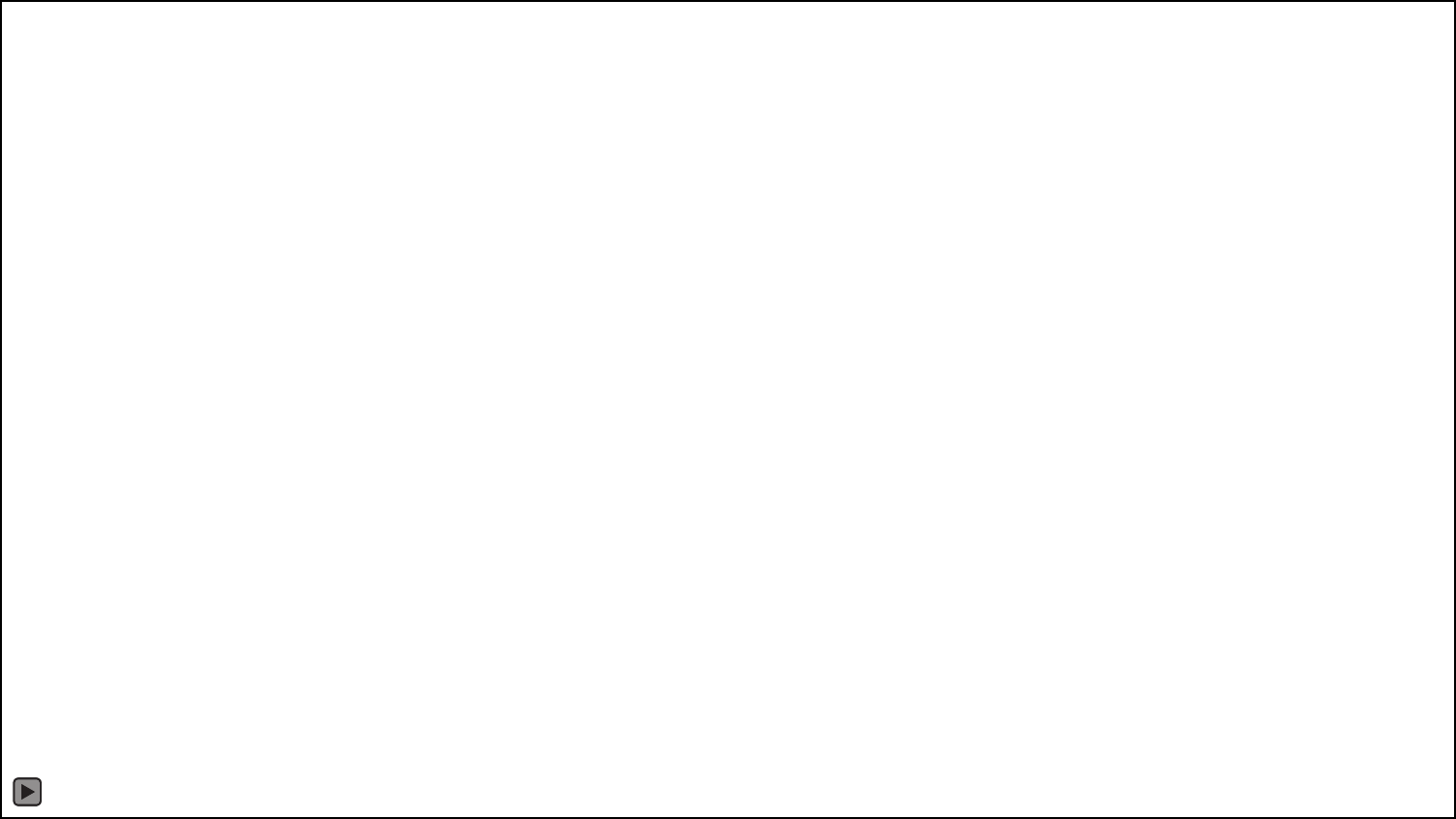

Dr. Lisa Falco Lead Consultant AI & Data

lisa.falco@zuehlke.com  $\omega$ 

https://www.linkedin.com/in/lisa-falco-jon/



Dr. Gabriel Krummenacher Head of Data Science

Gabriel.Krummenacher@zuehlke.com

in https://www.deeplearning.ch



Zühlke Academy: Medical AI Course

<https://www.zuehlke.com/en/medical-ai-how-to-successfully-build-compliant-solutions>

Zühlke Whitepaper on Medical AI <https://www.zuehlke.com/en/whitepaper-pharma>



© Zühlke 2022 Lisa Falco & Gabriel Krummenacher Implementation of Machine Learning in Medical Devices 14-06-2022